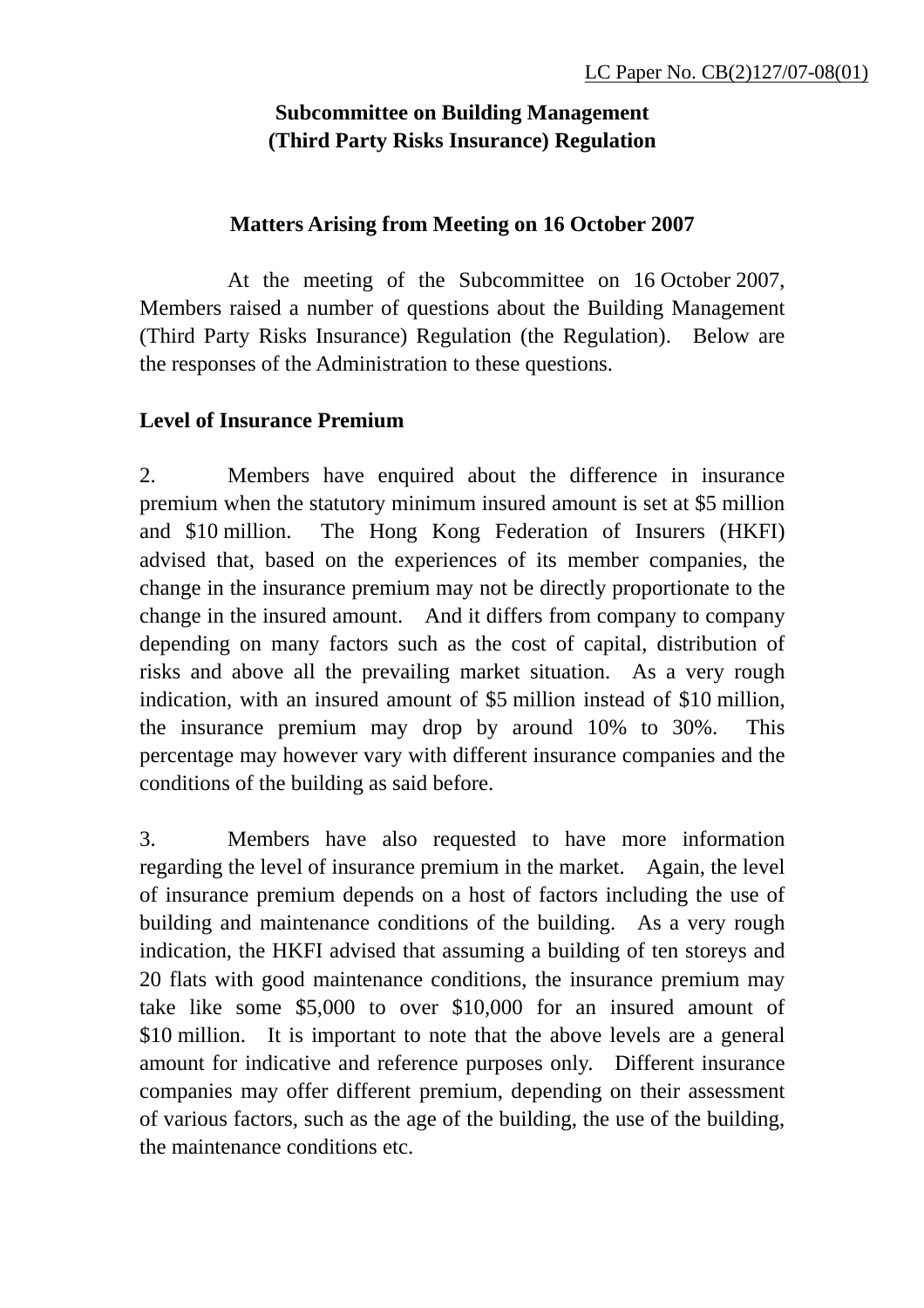## **Unauthorized Building Works**

4. The Administration is of the strong view that owners' corporations (OCs) should not be mandatorily required to procure a third party risks insurance policy which covers liabilities relating to unauthorized building works (UBWs). UBWs are illegal works by reference to the Buildings Ordinance (Cap. 123). Should we stipulate in the Regulation that the insurance policy has to cover liabilities arising from UBWs, it would imply that the Government condones the existence of these unauthorized strictures.

5. Some Members suggested that the Regulation was primarily put forth to address the problem of UBWs, and hence the mandatory insurance coverage should include UBWs. We would like to point out that the main objective of introducing a new provision in the Building Management (Amendment) Ordinance 2000 requiring OCs to procure third party risks insurance is to, as with other provisions in the Building Management Ordinance (BMO), promote better building management. The message that we want to bring out with the enactment of the provision and the Regulation is to raise public's awareness of the importance of proper management and maintenance of their buildings, and having proper protection against the accidental possibility of third party's death or bodily injury at the common parts of the buildings. It is not the aim of the Regulation to replace owners' basic duties to properly manage and maintain their own properties, which include removal of unauthorized building works (UBWs) from the buildings.

6. The Government's policy on UBWs is that all UBWs, which are unlawful structure, should be removed and demolished. Owners should be encouraged to properly manage and maintain their buildings and remove any UBWs. Over the past years, the Buildings Department has adopted a three-prong approach to address the problem of UBWs, namely to take immediate enforcement action against all UBWs found under construction or newly constructed; proactively conduct large scale clearance operations to achieve progressive reduction of existing UBWs and launch education and publicity campaigns to promote public's awareness in this aspect. In the past five years (from 2002 to 2006), the Buildings Department have demolished around 217 000 UBWs.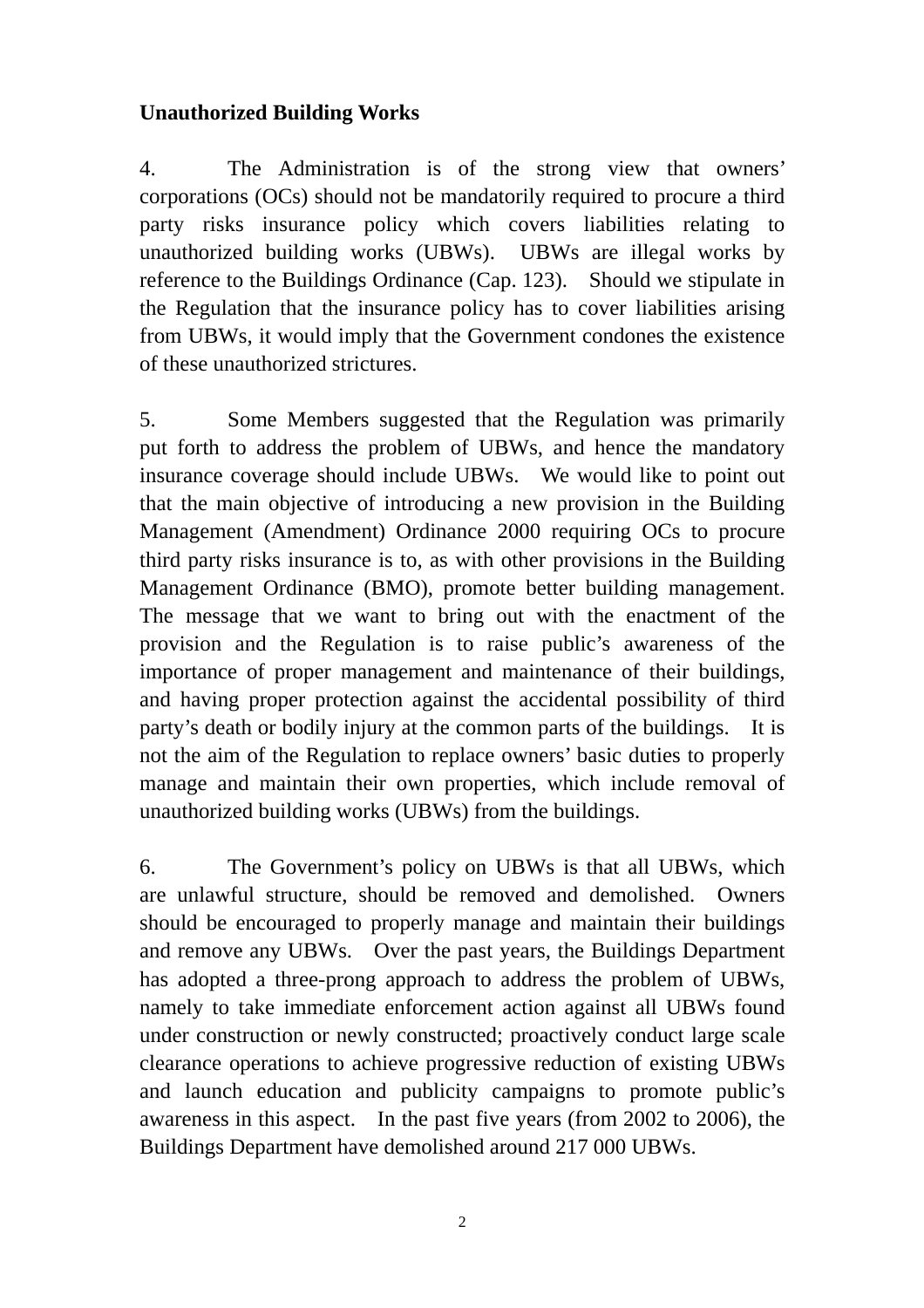7. In the future years, Buildings Department will continue its effort in combating UBWs. Since 2006, the Buildings Department has been allocated a total of \$830 million over a period of five years, for the purpose of removing UBWs and stepping up enforcement action. The Buildings Department aims at demolishing around 36 000 UBWs per year through its large scale operations.

8. Apart from the effort of the Buildings Department, the Hong Kong Housing Society and the Urban Renewal Authority have also introduced various loan scheme and incentives scheme to assist owners in carrying out maintenance works. For example, under the Building Maintenance Incentive Scheme put forward by the Hong Kong Housing Society, owner of each flat of the eligible buildings can receive a grant of up to \$3,000 for them to carry out maintenance and repair works in the common parts of the building. Free professional and technical support are also provided to the buildings concerned.

9. If OCs are required by the law to procure insurance for UBWs, it would indirectly encourage the continual existence of UBWs as these UBWs are now "protected" under the insurance policies. On the other hand, if mandatory insurance on third party risks is not required to cover UBWs, OCs will know clearly that they will not be protected by the insurance policies for death or bodily injury caused to third parties by the UBWs. This will serve as a strong incentive for the OCs to deal with the UBW problem.

10. If OCs are required by law to procure third party risks insurance for UBWs, the insurance premium will certainly go up for all the buildings (and not only those buildings which have UBWs). This will mean cross-subsidy of the poorly maintained buildings by those properly maintained ones which is very unfair for the latter.

11. It is also important to note that the insurance industry does not support including UBWs in the mandatory third party risks insurance under the Regulation. The HKFI advised that concurring to Government's policy, it objects to the inclusion of UBWs under the mandatory insurance coverage as it is inappropriate to impose by law a mandatory requirement to procure insurance for unlawful building works.

3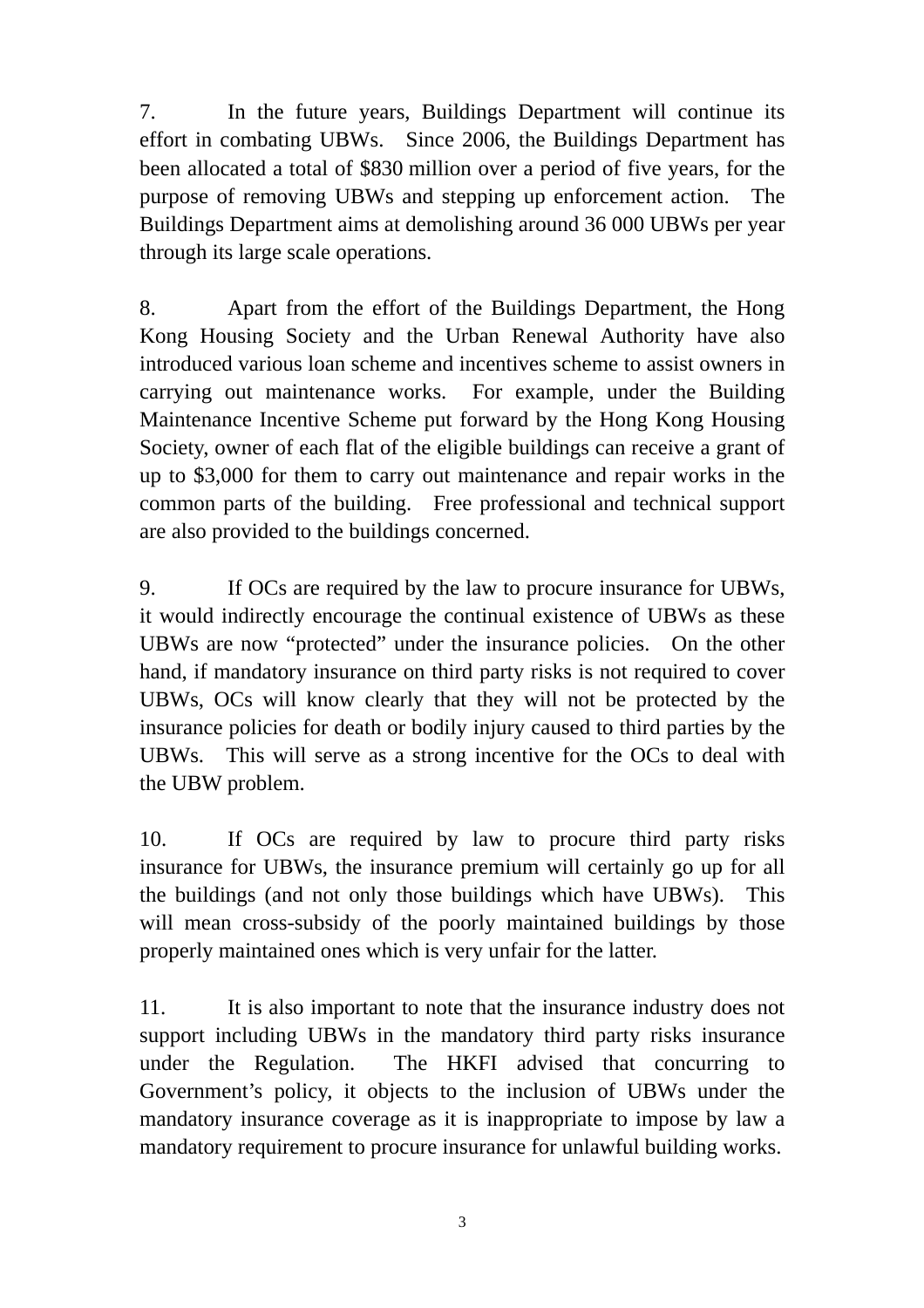12. Members have enquired about a situation where the developer has built an UBW in the common parts of the building and it is not feasible for the OC to demolish the UBW. As it is not mandatory for the insurance policy to cover the liability arising out of UBWs, the existence of the UBW in the building may not render it impossible for the OC to procure third party risks insurance.

## **Reasonable Diligence under Section 6 of the Regulation**

13. Section 6(3) of the Regulation provides that if the insurance policy purports to restrict the insurance of the OC by reference to the condition or maintenance of the building, the use of the building and the existence of a statutory instrument in relation to the building, such restrictions will be of no effect, unless the policy also requires the OC to exercise reasonable diligence and that the death or bodily injury that gives rise to the liability is directly caused by the OC's contravention of that requirement.

14. During the discussion of the draft Regulation at the Bills Committee on Building Management (Amendment) Bill 2005, Members have expressed concerns over the definition of the term "reasonable diligence" and whether insurance companies may easily reject claims by third parties on the ground that the OC has failed to exercise reasonable diligence.

15. To address Members' concern, we have included a new provision, section  $6(4)$ , in the Regulation. According to section  $6(4)$ , an OC is considered as having exercised reasonable diligence unless it recognizes a situation that requires measures to be taken and yet, does not take measures or takes measures that it knows to be inadequate, or it is reckless as to whether measures or adequate measures are taken. In other words, for there to be breach of the requirement of reasonable diligence, the OC's conduct must have been reckless, in the sense that it has recognized the danger and the need to take measures and yet does not care whether or not measures are taken and the danger is averted.

16. Furthermore, for the restrictions in the insurance policy to be effective, it is not enough to just claim that the OC has not exercised reasonable diligence, but it also has to be proved that the death or bodily injury that gives rise to the liability is directly caused by the OC's contravention of the requirement to exercise reasonable diligence. This means that even if the OC has not exercised reasonable diligence to keep certain parts of a building in good condition and maintenance, the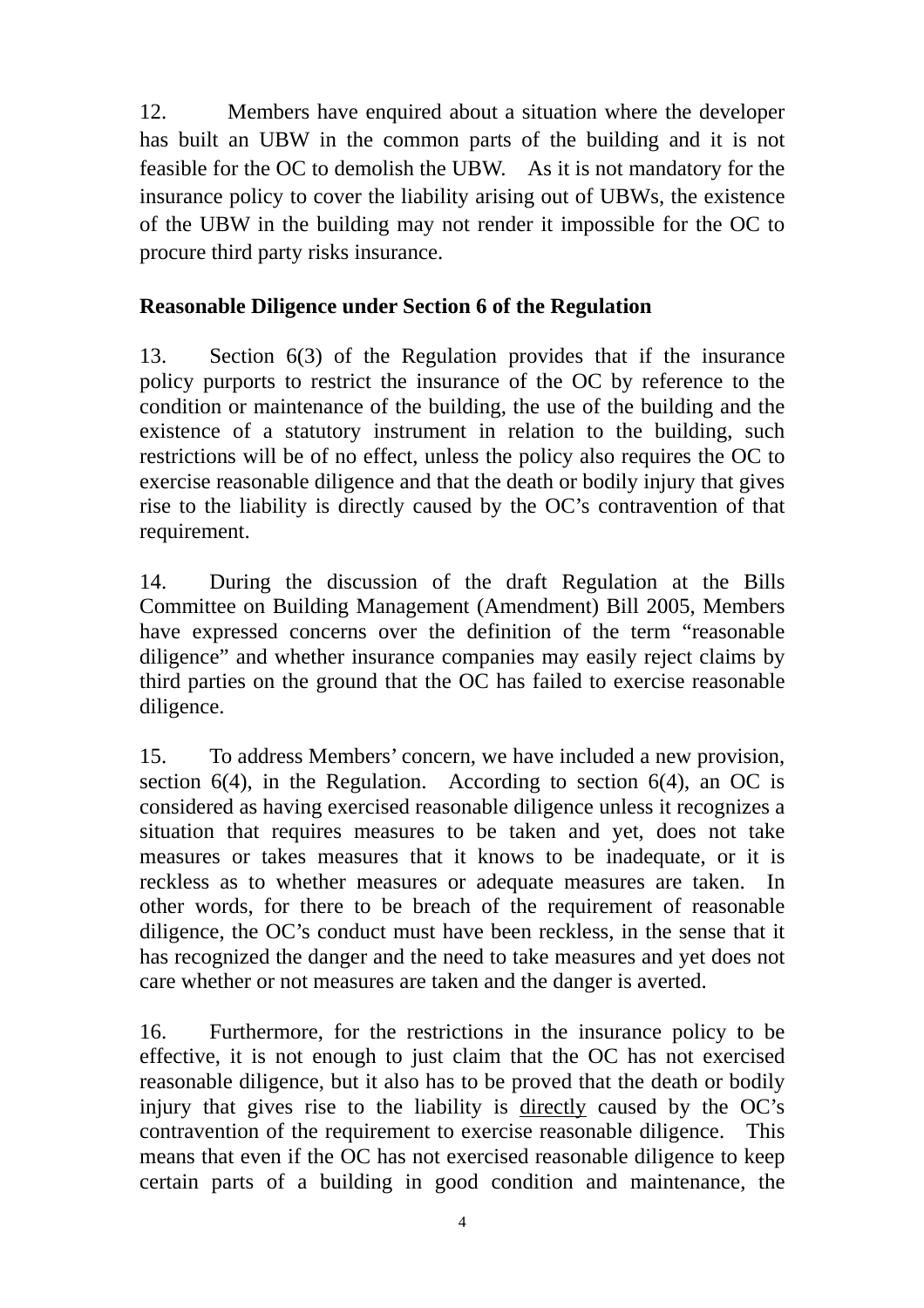insurance of the OC in relation to other parts of the building will not be affected.

17. As advised by the HKFI, it is already a common practice for the existing third party risks insurance policy to have a clause requiring the assured to exercise reasonable diligence to keep the building in a good condition. This is to reinforce the message that even with an insurance policy in force, the assured should still carry out its basic duties to property manage and maintain their own properties. It is noticed that so far, the market has been operating effectively and it is not a common case for insurance companies to reject the claims on the ground that the assured has not exercised reasonable diligence.

18. Members have enquired whether members of a management committee (MC) would be held liable for the consequence of failing to take any follow-up action upon receipt of the removal order of an UBW. This depends on the particular circumstances of each case, such as whether the OC is held liable for the death of or bodily injury to the third party in the first place, whether the UBW is covered by the insurance policy, whether the liability is directly caused by the OC's contravention of the requirement to exercise reasonable diligence to comply with the order, whether the MC members have been reckless etc. The court will take into account all the circumstances of the case in making the decision.

19. That said, it is important to point out that MC members are appointed by the owners to handle the business of the OC and they have a fiduciary responsibility to all owners. Section 18(1) of the Building Management Ordinance (BMO) provides that the OC shall have the duty to maintain the common parts in a state of good maintenance condition and carry out any maintenance work as may be ordered by the Administration. And according to section 29 of the BMO, the powers and duties conferred or imposed by the BMO shall be exercised and performed on behalf of the OC by the MC. As such, the MC members have a duty under the BMO to carry out effective management of the common parts of the building. To ignore the receipt of a maintenance order and refuse to carry out any necessary follow-up action is certainly undesirable and detrimental to effective management of the building.

## **Obligation to Procure Insurance**

20. Section 28 of the BMO (which has yet to come into operation) as amended by the Building Management (Amendment) Ordinance 2007 requires all OCs to procure and keep in force third party risks insurance policies in relation to the common parts of the building. If OCs failed to